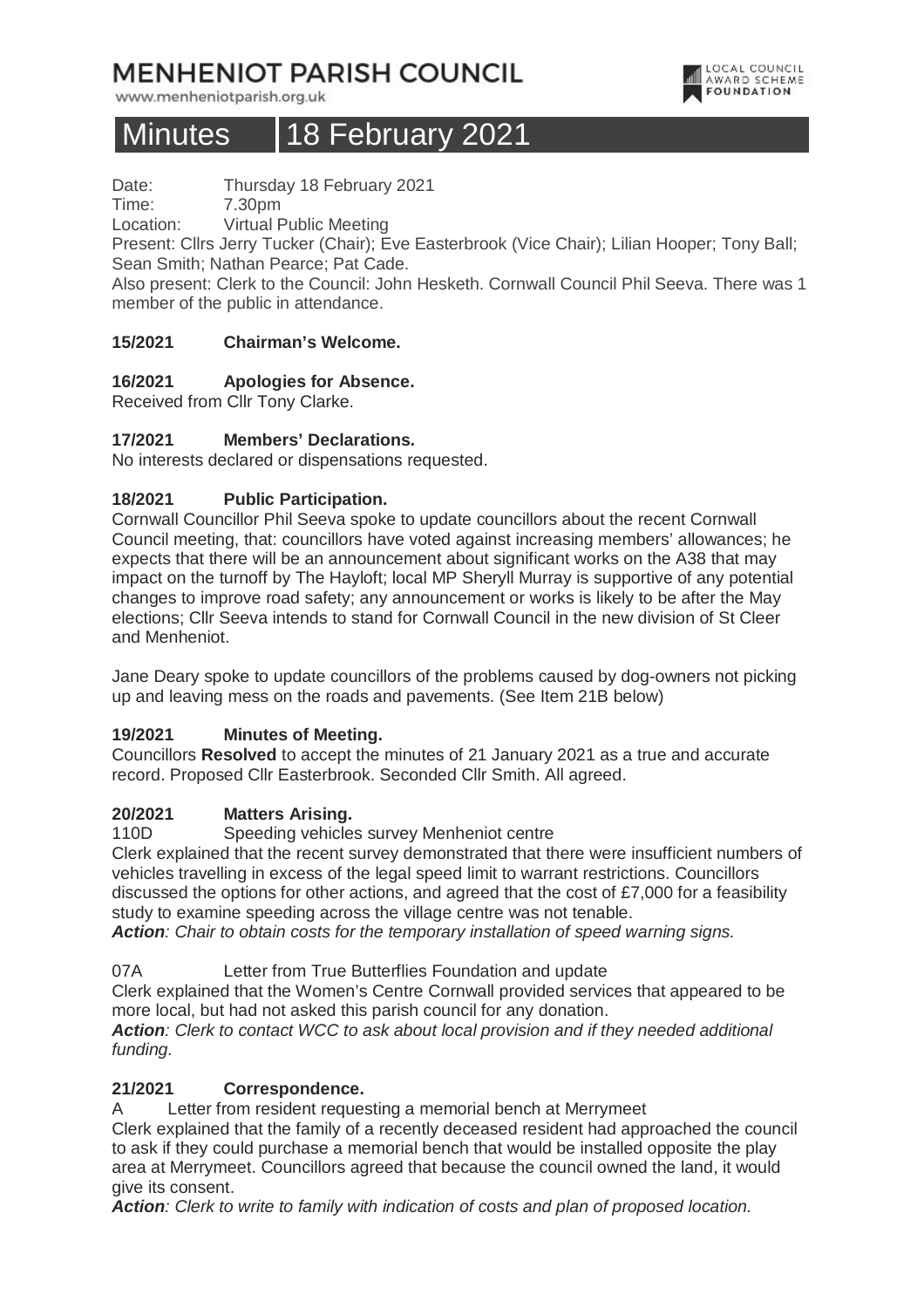## B Email from resident about dog fouling

See Item 18 above. Councillors noted the contents of the Clerk's Briefing Note and agreed to promote good practice for dog-owners, install new signage and install up to three new waste bins in the village centre.

**Action**: Clerk to feedback to residents and consult with them on the location for new bins. Choices would be: along East Road towards Doddycross (by the stile); by the electricity substation on the playing fields; by the entrance to the allotments.

## **22/2021 Planning**

## PA21/00368

Location: Tencreek Farm Plymouth Road Liskeard Cornwall PL14 3PS Proposal: Retrospective consent for removal of cement mortar and re-pointing work on the west elevation (partial) and unblocking of original openings, replacement of granite head casing. Approval to install timber windows within reinstated openings.

It was **Resolved** to support this application. Proposed Cllr Easterbrook. Seconded Cllr Ball. All agreed. In making their decision, councillors noted that traditional materials had been used to a high standard of craftsmanship, and the work had been urgently needed in order to maintain continued use of the dwelling.

## PA21/00831

Location: Roseland House Roseland Menheniot Liskeard Cornwall PL14 3PQ Proposal: Conversion of first floor of existing outbuilding into residential annexe to parent dwellinghouse.

It was **Resolved** to support this application. Proposed Cllr Smith. Seconded Cllr Easterbrook. All agreed. In making their decision, councillors were satisfied that the application satisfied the criteria for permitting conversion of spaces to annexes. They asked officers to note concerns about the capacity of the septic tank to manage increased usage when the annexe is occupied.

B Any applications received by Cornwall Council by the time of the meeting. Information only. None received.

C Planning applications approved by Cornwall Council.

PA20/08134 APPROVED

Applicant: Lauren Champion

Location: Treweatha Farm Merrymeet Liskeard Cornwall PL14 3LS

Proposal: Provision of two caravans for seasonal agricultural workers.

## PA20/09787 APPROVED

Applicant: Mr and Mrs N Bunkum

Location: Store and Premises at East Road Menheniot Liskeard Cornwall Proposal: Redevelopment of the existing premises and store to provide three self-contained apartments and a single cottage style dwelling.

PA20/11413 Prior approval not req'd (AF/TEL/DEM) Location: Tencreek Farm Plymouth Road Liskeard Cornwall PL14 3PS Proposal: Prior Approval for proposed for general storage shed

D Planning applications refused by Cornwall Council or withdrawn by the applicant. Information only. None refused.

# **23/2021 Finance**

A It was **Resolved** to approved the schedule and agree payment. Proposed Cllr Easterbrook. Seconded Cllr Smith. All agreed. Cllr Easterbrook will authorise online payments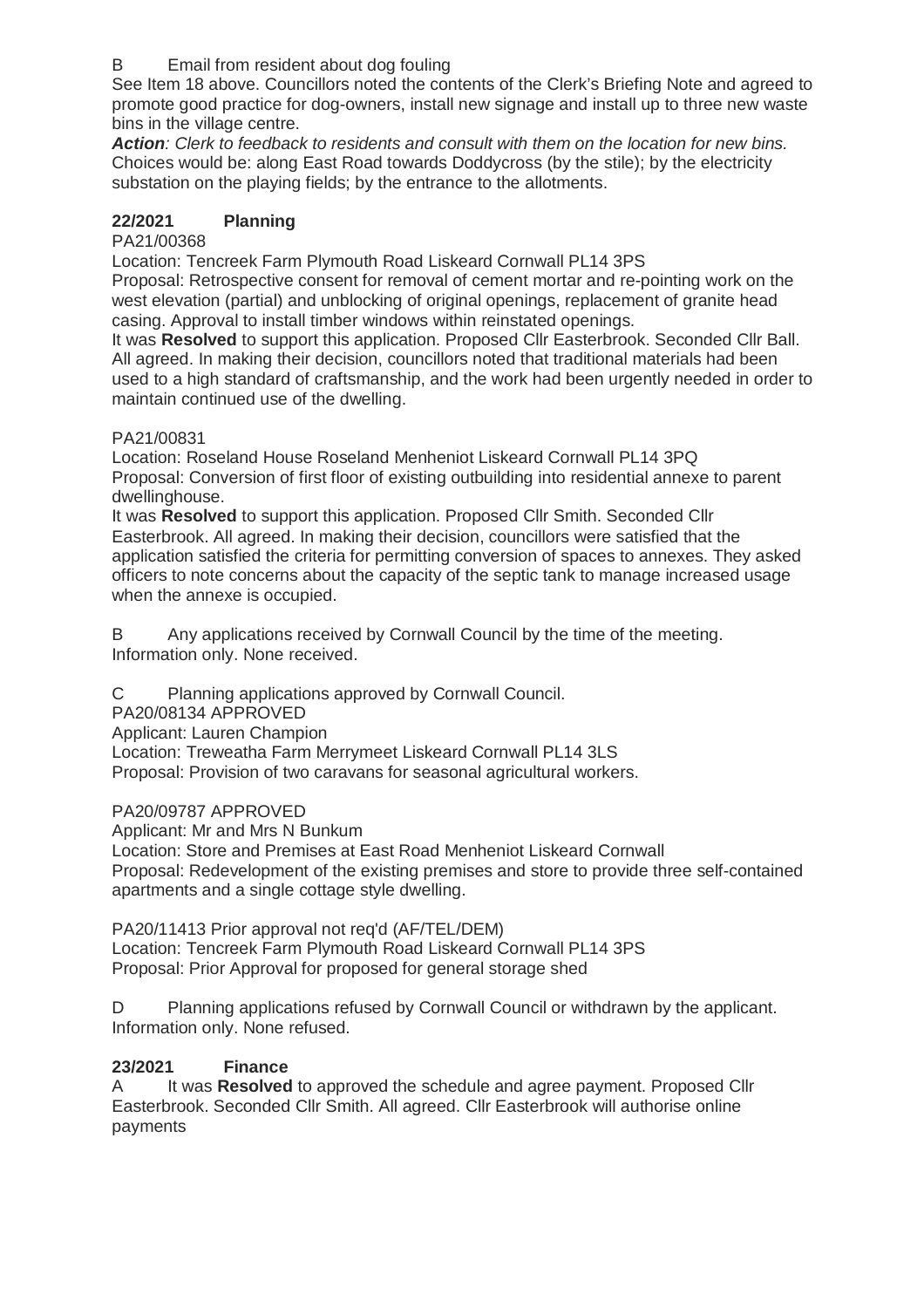| <b>Date</b>              | Payee                 | <b>Description</b>         | Pay           |         |
|--------------------------|-----------------------|----------------------------|---------------|---------|
| 22/02/2021               | Plan Support          | <b>NDP Project Manager</b> | <b>OLB</b>    | 2100.00 |
| 22/02/2021               | <b>SLCC</b>           | Clerk training             | <b>OLB</b>    | 54.00   |
| 22/02/2021               | <b>SSE Enterprise</b> | Lighting maintenance       | <b>OLB</b>    | 48.60   |
| 22/02/2021               | Prydis                | Accountancy support        | <b>OLB</b>    | 114.00  |
| 22/02/2021               | Cormac                | Salt/grit top up           | <b>OLB</b>    | 140.78  |
| 25/01/2021               | <b>Salaries</b>       | December                   | <b>OLB</b>    | 718.60  |
| 25/01/2021               | <b>HMRC</b>           | <b>PAYE</b>                | <b>OLB</b>    | 123.40  |
|                          |                       |                            |               |         |
| All payments this period |                       |                            | 3,299.38<br>£ |         |

B Bank Payment Receipts. For information.

| Feb period                           | Various          | Allotment rental |  | 60.00 |
|--------------------------------------|------------------|------------------|--|-------|
| 31/12/2020                           | Cornwall Council | <b>Interest</b>  |  | 32.42 |
| <b>All bank receipts this period</b> |                  |                  |  | 92.42 |

## C Bank Reconciliation.

At the close of business on 31 January 2021, the parish council showed a balance of £90,692.89 in its accounts.

## **24/2021 Chair's Agenda Items.**

A Neighbourhood Development Plan.

The Regulation 16 consultation by Cornwall Council on the final draft of the plan began on 22 January and will close on 8 April. Posters have been displayed across the parish, and postings made on social media.

B Climate Change Action Group.

The Group has met recently and needs to recruit more members. Councillors agreed to provide a subscription to Zoom in order to facilitate regular meetings.

**Action**: Clerk to take out annual subscription to Zoom and enable joint-chairs to set up and manage meetings.

C Flooding on Menheniot village green.

Chair has been in touch with Cormac to obtain quotation for works on the green that will deflect running water away from the cottages.

D Fingerposts – proposal from Quethiock Parish Council

Councillors discussed the proposal but had concerns about the final appearance of the posts. However, they agreed to jointly fund one post with Quethiock, and review future posts after delivery and installation.

**Action**: Clerk to liaise with Quethiock PC to order single post.

E Allotments: impact of recent weather

The Chair thanked Cllr Tony Ball and plot holder Malcolm Davey for laying down planning by the allotment entrance. Report received of a potentially unsafe tree by the entrance and another tree on the allotments themselves.

**Action**: Chair to identify tree and take remedial action.

## **25/2021 Clerk's Report.**

A Arrangements for local elections 6 May 2021

Clerk explained that the date had been confirmed by the Cabinet Office, and Cornwall Council would call the election on Monday March 22. Candidate packs will be available to download or in hard-copy format to anyone wishing to stand. The deadline for nominations will be Thursday 8 April. Full details are available on the council's website.

## **26/2021 Diary Dates.**